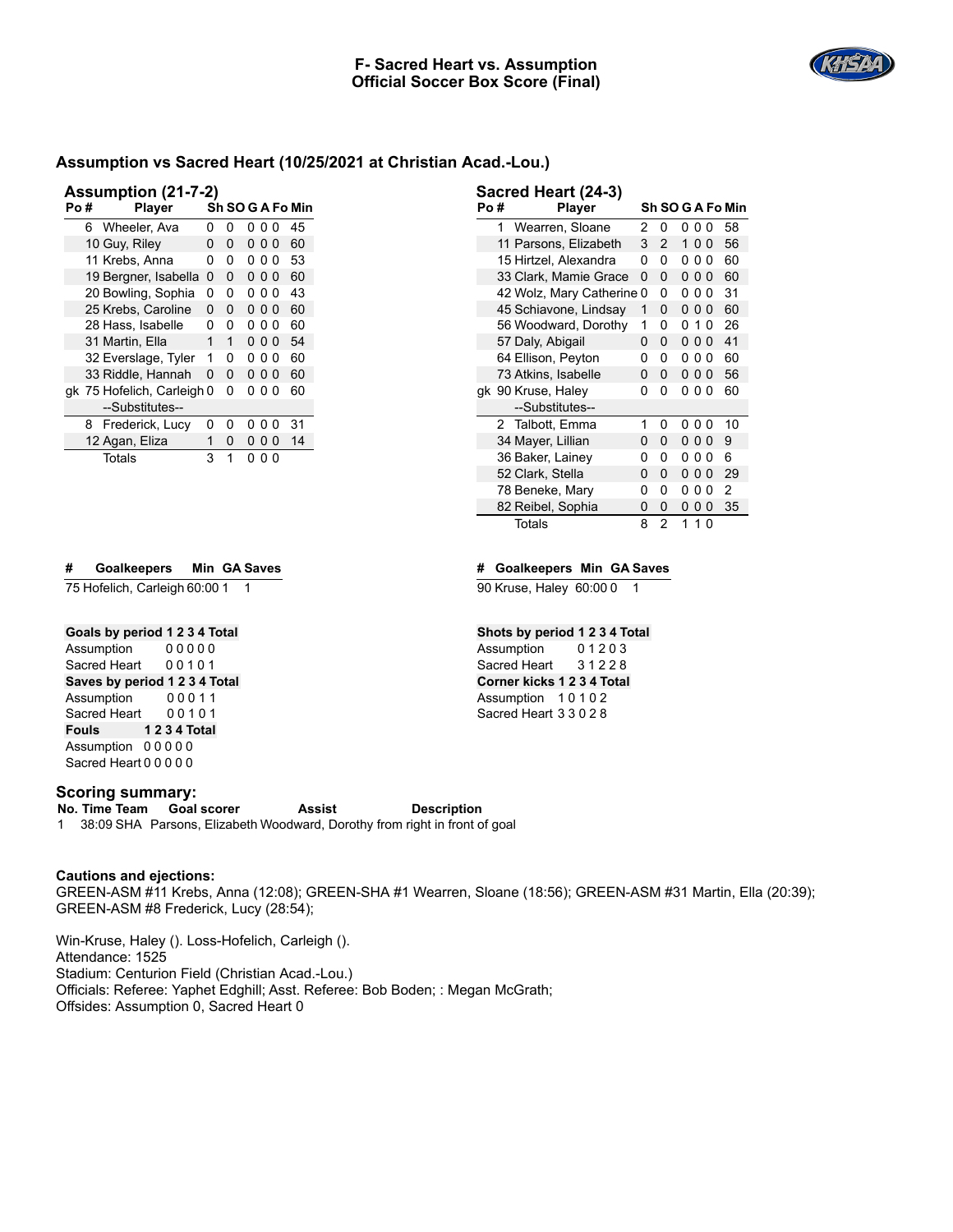

- 00:00 Hofelich, Carleigh at goalie for Assumption.
- 00:00 Kruse, Haley at goalie for Sacred Heart.
- 01:27 Penalty corner by SHA Ellison, Peyton [01:27].
- 01:46 Shot by SHA Wearren, Sloane BLOCKED.
- 03:26 Shot by SHA Woodward, Dorothy WIDE.
- 07:19 Penalty corner by SHA Ellison, Peyton [07:19].
- 07:26 Shot by SHA Schiavone, Lindsay BLOCKED.
- 07:54 Penalty corner by SHA Ellison, Peyton [07:54].
- 09:05 SHA substitution: Clark, Stella for Daly, Abigail.
- 09:05 SHA substitution: Talbott, Emma for Woodward, Dorothy.
- 12:08 Green card on ASM Krebs, Anna.
- 13:18 Penalty corner by ASM Hass, Isabelle [13:18].
- 15:00 End of period [15:00].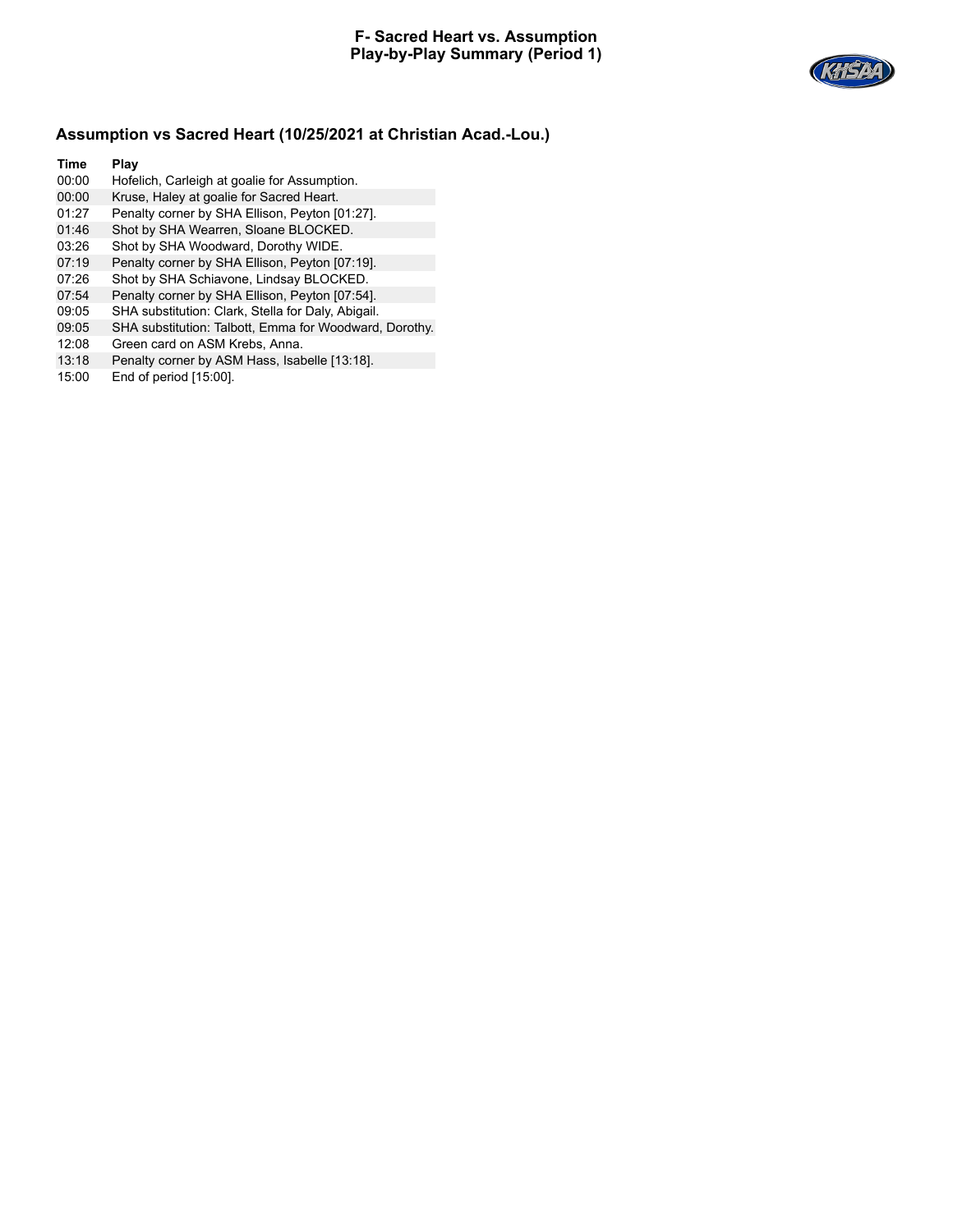

- 15:00 Start of 2nd period [15:00].
- 15:00 For SHA: #1 Wearren, Sloane, #90 Kruse, Haley, #57 Daly, Abigail, #52 Clark, Stella, #45 Schiavone, Lindsay, #82 Reibel, Sophia, #64 Ellison, Peyton, #33 Clark, Mamie Grace, #15 Hirtzel, Alexandra, #73 Atkins, Isabelle, #11 Parsons, Elizabeth.
- 15:00 For ASM: #75 Hofelich, Carleigh, #33 Riddle, Hannah, #28 Hass, Isabelle, #20 Bowling, Sophia, #6 Wheeler, Ava, #32 Everslage, Tyler, #11 Krebs, Anna, #10 Guy, Riley, #19 Bergner, Isabella, #25 Krebs, Caroline, #31 Martin, Ella.
- 18:11 Penalty corner by SHA Ellison, Peyton [18:11].
- 18:56 Green card on SHA Wearren, Sloane.
- 20:10 ASM substitution: Frederick, Lucy for Wheeler, Ava.
- 20:39 Green card on ASM Martin, Ella.
- 22:33 Shot by SHA Parsons, Elizabeth WIDE.
- 22:40 ASM substitution: Agan, Eliza for Martin, Ella.
- 23:50 Penalty corner by SHA Ellison, Peyton [23:50].
- 25:36 SHA substitution: Wolz, Mary Catherine for Atkins, Isabelle.
- 26:07 Shot by ASM Agan, Eliza BLOCKED.
- 27:15 ASM substitution: Martin, Ella for Krebs, Anna.
- 28:19 SHA substitution: Mayer, Lillian for Daly, Abigail.
- 28:30 ASM substitution: Krebs, Anna for Bowling, Sophia.
- 28:54 Green card on ASM Frederick, Lucy.
- 29:59 Penalty corner by SHA Ellison, Peyton [29:59].
- 30:00 End of period [30:00].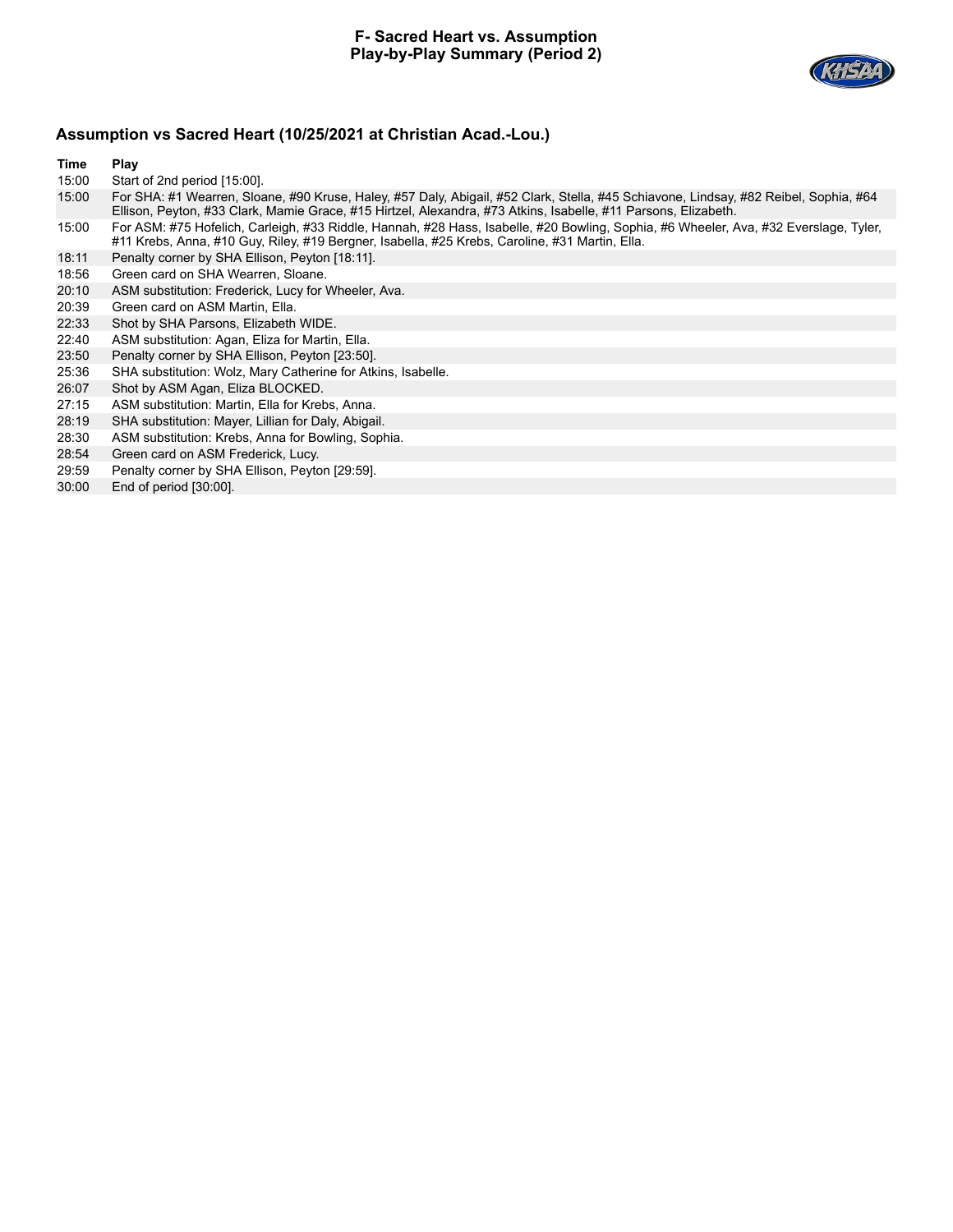

- 30:00 Start of 3rd period [30:00].
- 30:00 For ASM: #75 Hofelich, Carleigh, #31 Martin, Ella, #20 Bowling, Sophia, #10 Guy, Riley, #32 Everslage, Tyler, #19 Bergner, Isabella, #25 Krebs, Caroline, #33 Riddle, Hannah, #28 Hass, Isabelle, #6 Wheeler, Ava, #8 Frederick, Lucy.
- 30:00 For SHA: #90 Kruse, Haley, #1 Wearren, Sloane, #15 Hirtzel, Alexandra, #73 Atkins, Isabelle, #45 Schiavone, Lindsay, #36 Baker, Lainey, #64 Ellison, Peyton, #42 Wolz, Mary Catherine, #33 Clark, Mamie Grace, #11 Parsons, Elizabeth, #56 Woodward, Dorothy.
- 30:49 ASM substitution: Krebs, Anna for Frederick, Lucy.
- 33:32 SHA substitution: Reibel, Sophia for Wolz, Mary Catherine.
- 35:54 Penalty corner by ASM Hass, Isabelle [35:54].
- 36:06 Shot by ASM Martin, Ella, SAVE Kruse, Haley.
- 36:26 SHA substitution: Clark, Stella for Baker, Lainey.
- 37:12 Shot by ASM Everslage, Tyler WIDE.
- 38:09 GOAL by SHA Parsons, Elizabeth (FIRST GOAL), Assist by Woodward, Dorothy. \*from right in front of goal
- 40:04 ASM substitution: Frederick, Lucy for Bowling, Sophia.
- 41:00 SHA substitution: Daly, Abigail for Parsons, Elizabeth.
- 41:00 SHA substitution: Mayer, Lillian for Woodward, Dorothy.
- 43:05 ASM substitution: Agan, Eliza for Martin, Ella.
- 43:19 SHA substitution: Beneke, Mary for Mayer, Lillian.
- 44:17 Shot by SHA Talbott, Emma BLOCKED.
- 45:00 End of period [45:00].